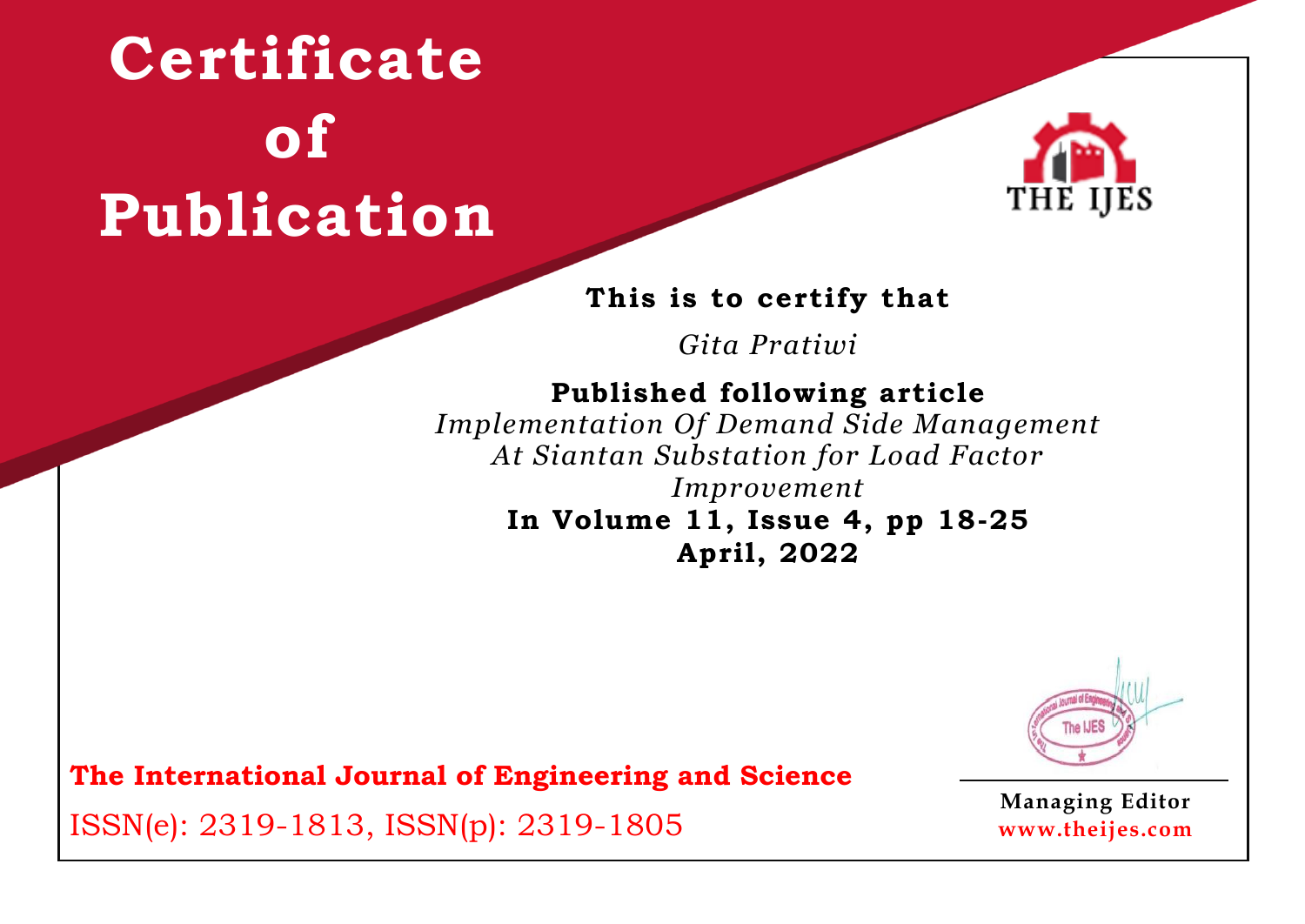

#### **This is to certify that**

*Rudy Gianto*

## **Published following article**

*Implementation Of Demand Side Management At Siantan Substation for Load Factor Improvement* **In Volume 11, Issue 4, pp 18-25 April, 2022**



**The International Journal of Engineering and Science**

ISSN(e): 2319-1813, ISSN(p): 2319-1805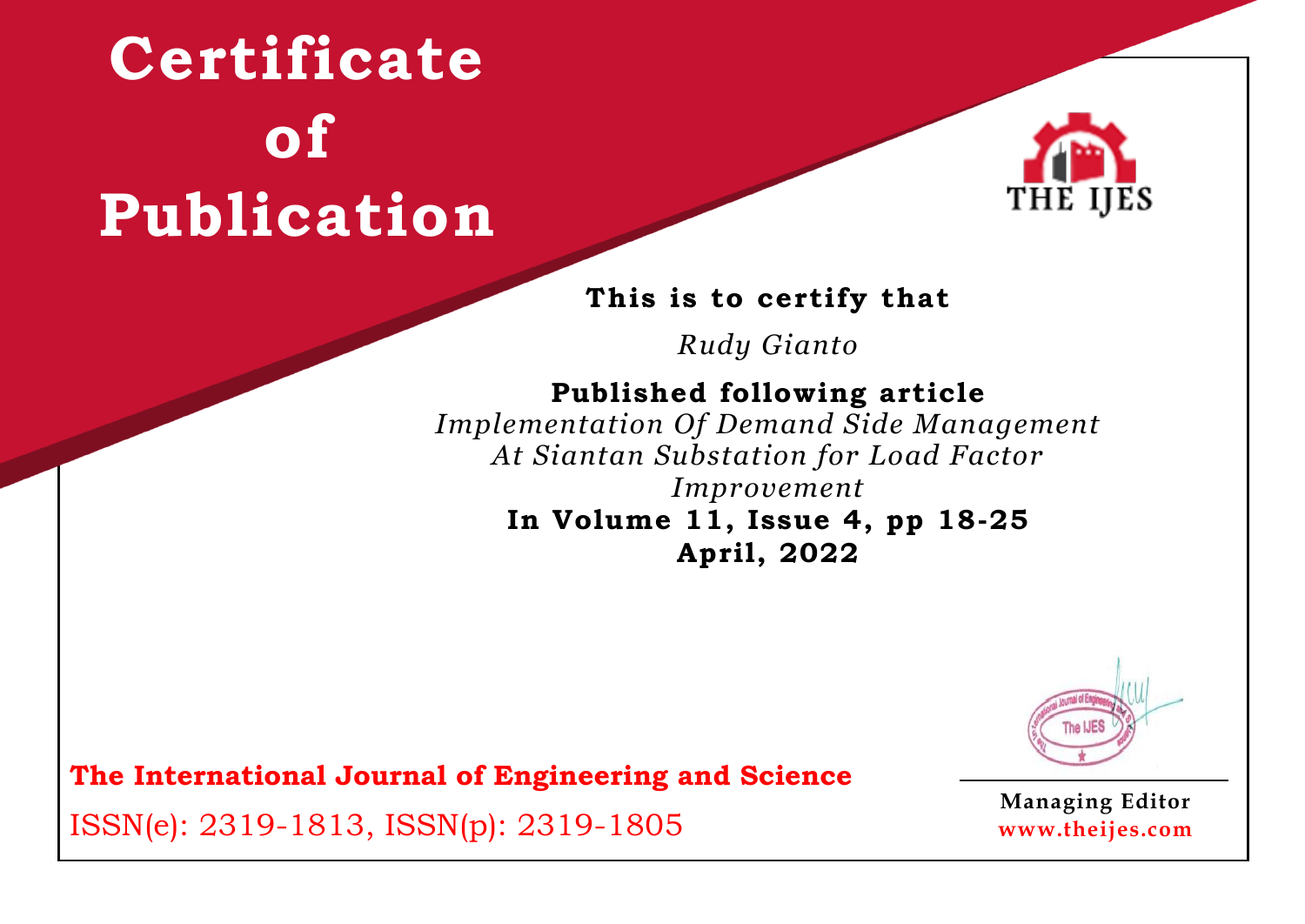

#### **This is to certify that**

*Rudi Kurnianto*

### **Published following article**

*Implementation Of Demand Side Management At Siantan Substation for Load Factor Improvement* **In Volume 11, Issue 4, pp 18-25 April, 2022**



**The International Journal of Engineering and Science**

ISSN(e): 2319-1813, ISSN(p): 2319-1805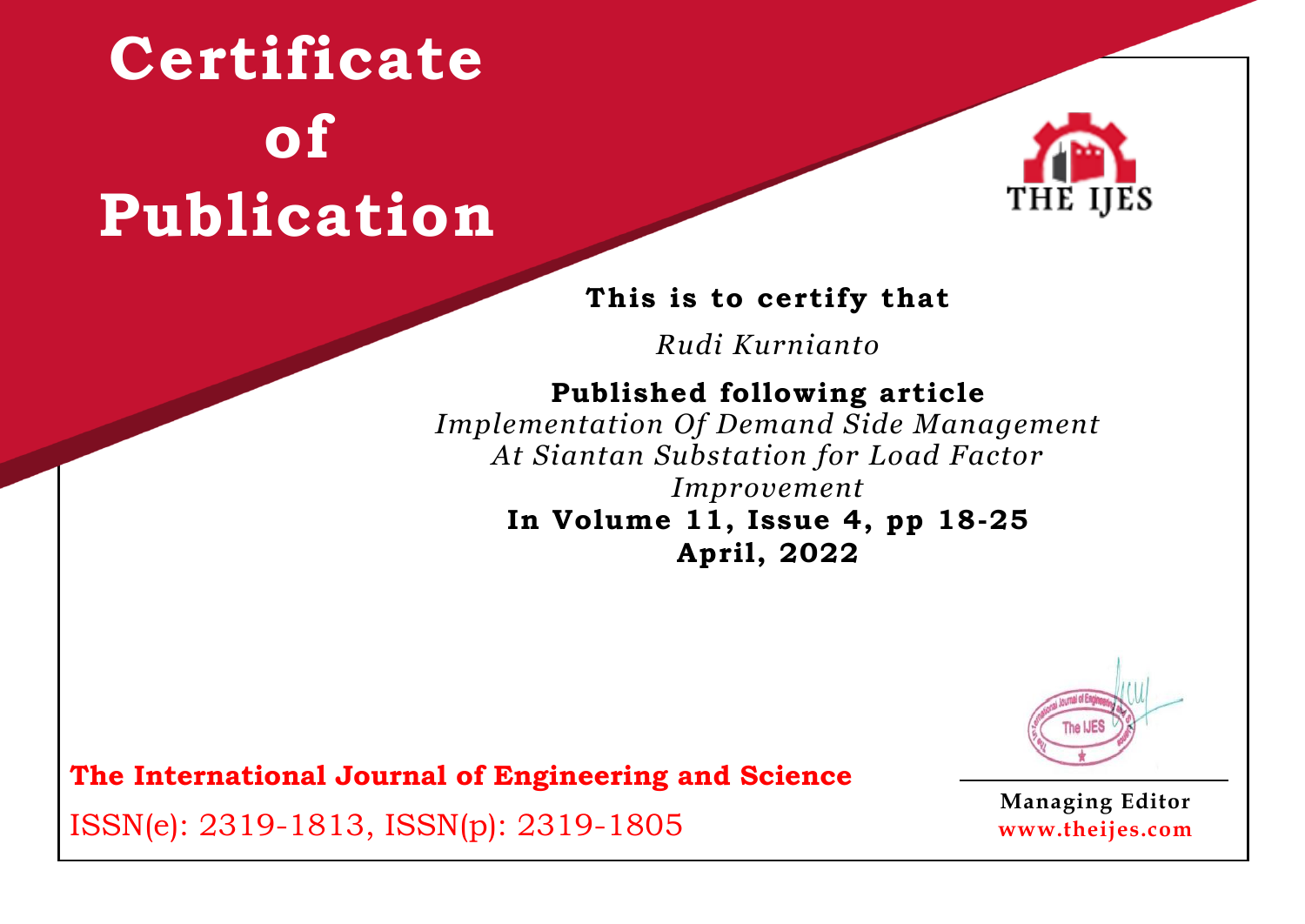

#### **This is to certify that**

*Redi R Yacoub*

## **Published following article**

*Implementation Of Demand Side Management At Siantan Substation for Load Factor Improvement* **In Volume 11, Issue 4, pp 18-25 April, 2022**



**The International Journal of Engineering and Science**

ISSN(e): 2319-1813, ISSN(p): 2319-1805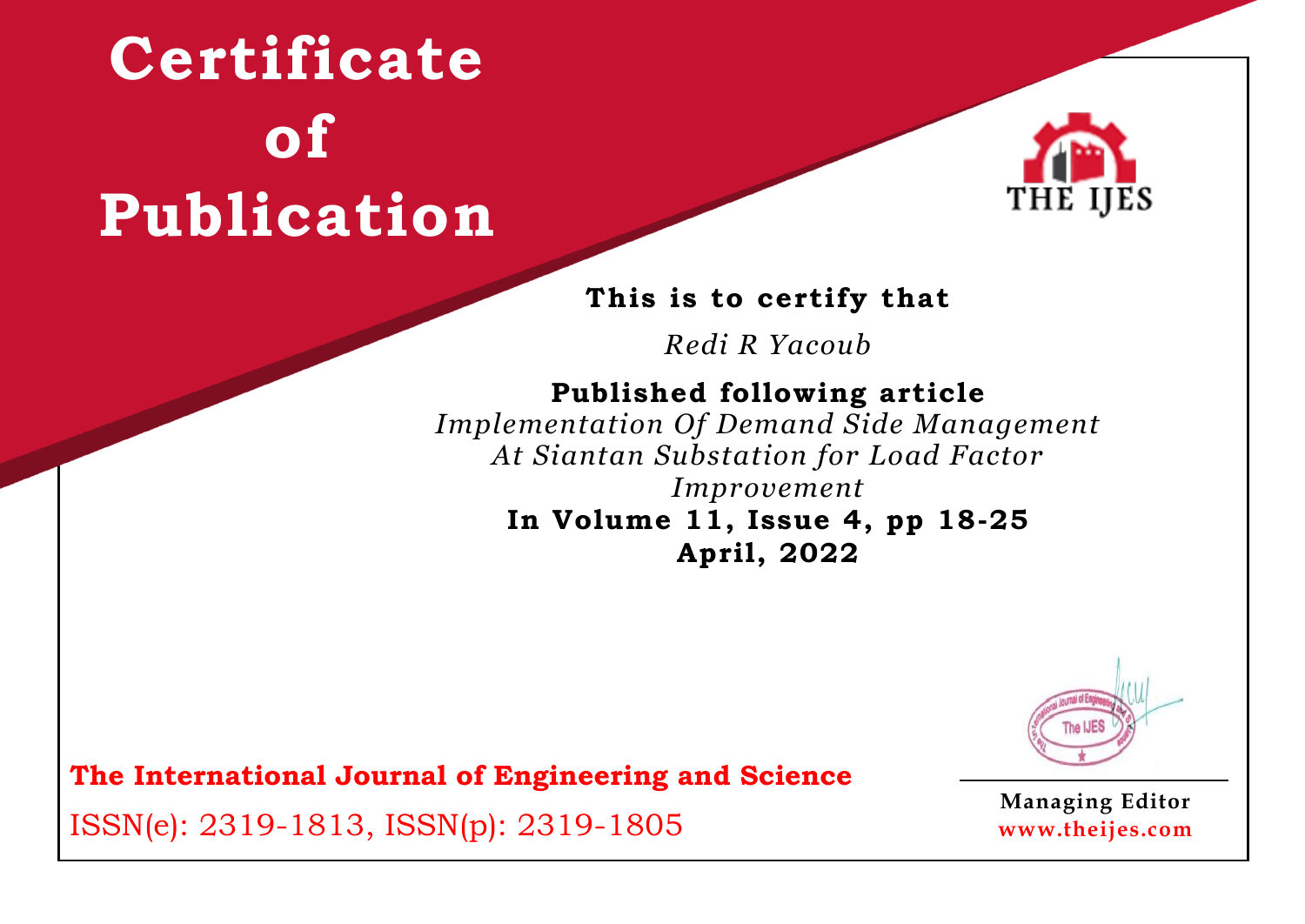

### **This is to certify that**

*Bomo Wibowo Sanjaya*

### **Published following article**

*Implementation Of Demand Side Management At Siantan Substation for Load Factor Improvement* **In Volume 11, Issue 4, pp 18-25 April, 2022**



**The International Journal of Engineering and Science**

ISSN(e): 2319-1813, ISSN(p): 2319-1805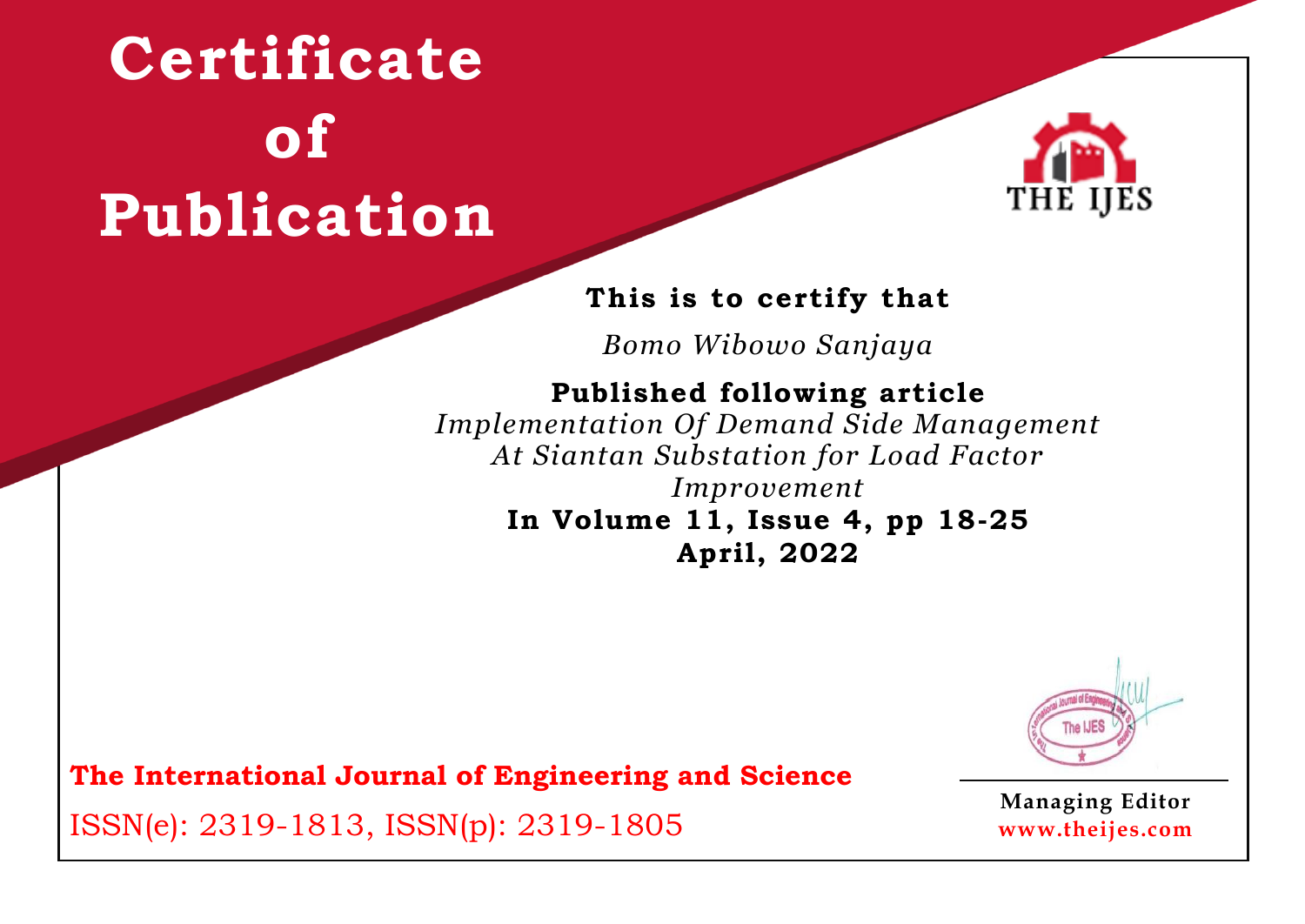

### **This is to certify that**

*Fitri Imansyah*

### **Published following article**

*Implementation Of Demand Side Management At Siantan Substation for Load Factor Improvement* **In Volume 11, Issue 4, pp 18-25 April, 2022**



**The International Journal of Engineering and Science**

ISSN(e): 2319-1813, ISSN(p): 2319-1805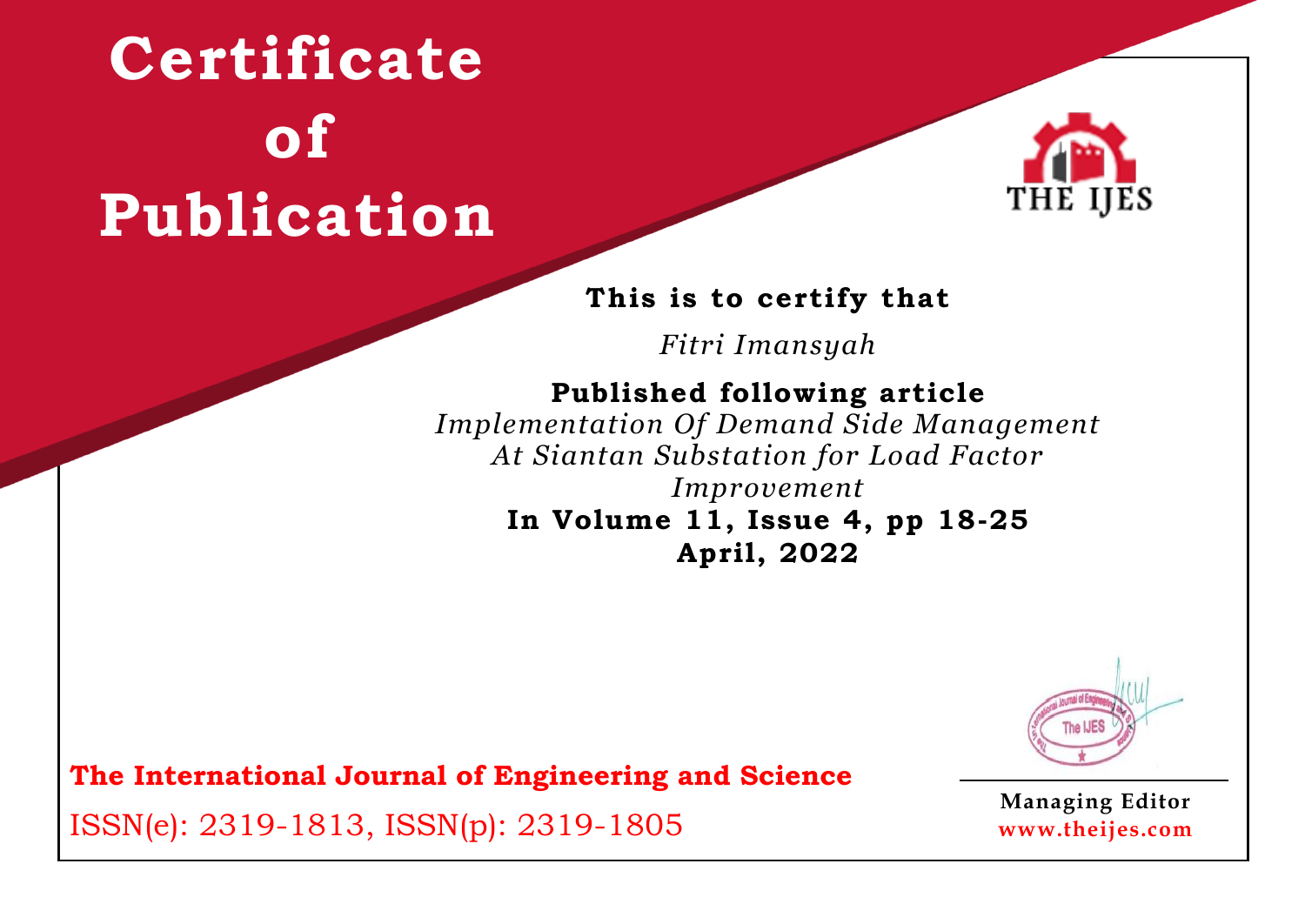

### **This is to certify that**

*Leonardus Sandy Ade Putra*

### **Published following article**

*Implementation Of Demand Side Management At Siantan Substation for Load Factor Improvement* **In Volume 11, Issue 4, pp 18-25 April, 2022**



**The International Journal of Engineering and Science**

ISSN(e): 2319-1813, ISSN(p): 2319-1805